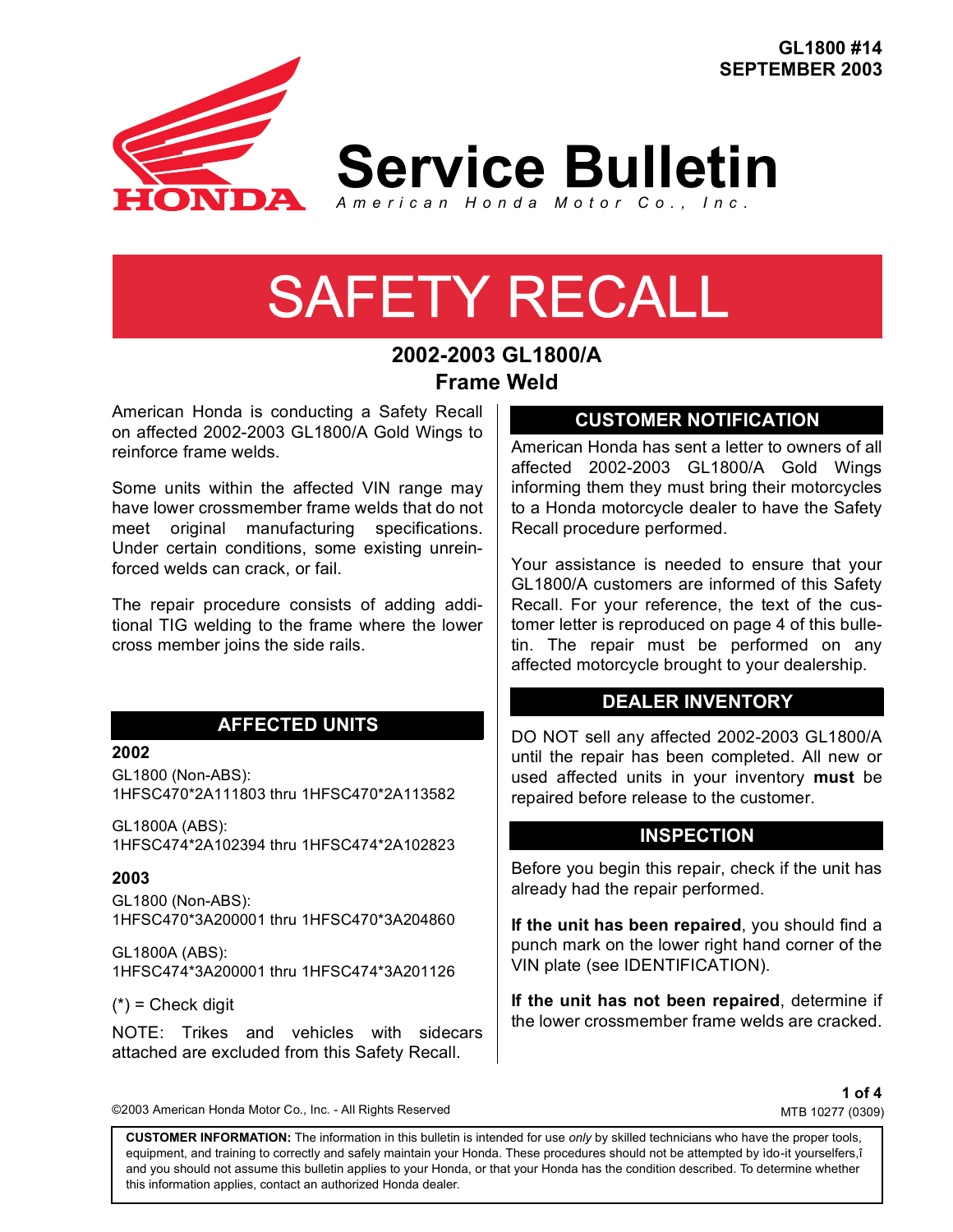# **GL1800 #14 SEPTEMBER 2003**

- If your inspection identifies a crack or cracks in or on either Left or Right lower crossmember frame welds, **STOP** – call your DSM or TechLine for further instructions.
- If your inspection reveals no cracks, proceed to REPAIR PROCEDURE.

NOTE: Verification of repair can also be found in the Dealer Responsibility Report and on the Honda Interactive Network (iN). If you have any questions about verification, please contact TechLine **before** proceeding.

# **REPAIR PROCEDURE OVERVIEW**

**IMPORTANT:** For complete Dealer and Welder Repair procedures, refer to the following items:

- **2002-2003 GL1800/A Frame Weld Safety Recall Dealer Booklet** (S0510)
- **Frame Weld Inspection Chart** (S0513)

You **MUST** provide your TIG welder with the following items:

- **2002-2003 GL1800/A Frame Weld Safety Recall Welding Manual** (S0511)
- **Welding Template Box** (S0512)

All of the above items were shipped to you with this Service Bulletin. If you need additional copies of the *Dealer Booklet*, *Welding Manual*, *Welding Template Box*, or *Frame Weld Inspection Chart*, you may order them at no cost from DDS at (440) 572-0725.

For your reference, a brief repair procedure overview is provided below.

# **Disassembly Overview**

You will be removing the following components from the vehicle as instructed in the *Dealer Booklet*:

- Handlebar weights
- Rear view mirrors
- Swingarm pivot covers
- Rider foot pegs
- Seat
- Side covers/Engine side covers
- Fairing pockets
- Fairing molding
- Meter panel
- Top shelter
- Battery
- Fuel tank
- Main wiring harness ground
- Front lower fairing
- Front exhaust pipe protector
- Muffler/exhaust pipe
- Antenna Whip(s)
- Coolant reserve tank
- Center stand

NOTE: You will need to remove any accessories that may contact the ground during the Welding and Re-assembly procedures.

**IMPORTANT:** You **MUST** cover the following with RED duct tape for welder identification purposes:

- Negative (-) and positive (+) battery cables
- Fuel return hose end
- Fuel feed hose end
- Main wiring harness ground
- Alternator
- Exhaust ports

# **Welding Overview**

A qualified TIG welder will weld the frame following the procedures in the *2002-2003 GL1800/A Frame Weld Safety Recall Welding Manual*.

# **Re-assembly Overview**

You will be inspecting the new TIG welds, painting the frame, and re-assembling the vehicle as detailed in the *Dealer Booklet* and *Frame Weld Inspection Chart* (S0513).

# **REPAIR IDENTIFICATION**

After you have completed the disassembly, welding, painting, and re-assembly procedures, make a punch mark on the lower right hand corner of the VIN plate, as shown below.

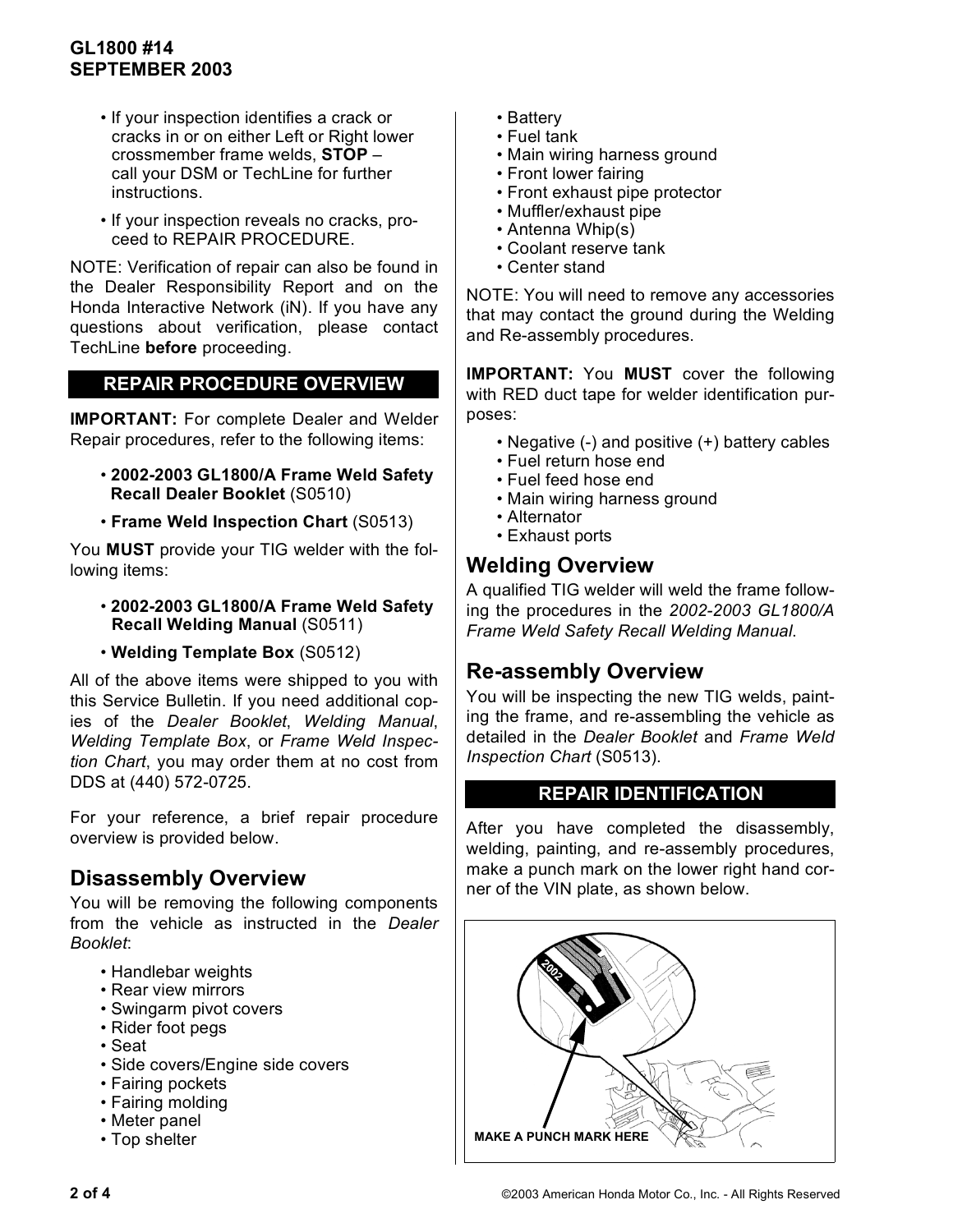You do not need to order this kit. Initial parts kits will be automatically allocated by American Honda based on the number of units invoiced to your dealership. You will be notified when kits are available for open ordering.

### **Frame Parts Kit (Weld)**

P/N: 18390-MCA-305, H/C: 7620982

This kit includes:

- Fiber washer (8)
- Exhaust gasket (6)
- Muffler packing (3)
- Shock linkage seal (2)
- Fuel feed hose O-ring (1)

NOTE: One kit will be required for each vehicle.

# **PARTS INFORMATION WARRANTY INFORMATION**

This Safety Recall will be in effect until all units have been repaired according to this Service Bulletin, regardless of the date of purchase.

Normal warranty claim submission requirements apply. After completion of the repair, submit one warranty claim per unit with the following information only:

NOTE: If TechLine has provided you with different claim filing instructions, please file your claim per those instructions. You should not file two claims.

#### **Template # P12A**

Template reimbursement includes:

18390-MCA-305 (1) Frame Parts Kit (Weld)

\$2.00 materials reimbursement for paint

Flat Rate Time: 5.5 hours

(Includes disassembly, transport to and from welder, painting and re-assembly, and 1.0 hour for removal/reinstallation of accessories.)

## **Sublet for Welding**

Be sure to select the following on your template claim:

- 1. Sublet Involved Yes
- 2. Sublet Description Welding
- 3. Invoice Number from invoice
- 4. Amount from invoice